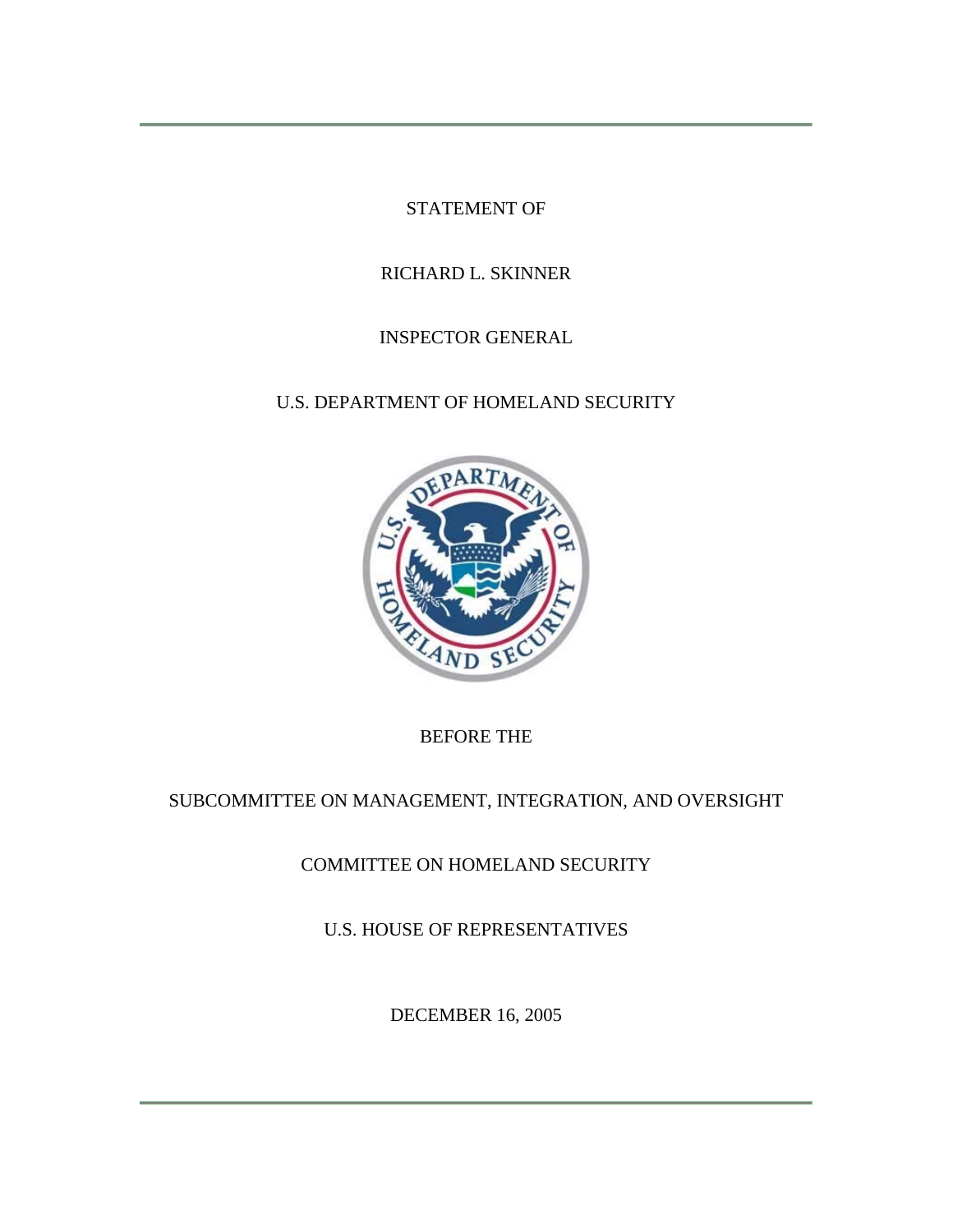Good morning Mr. Chairman and Members of the Subcommittee. Thank you for the opportunity to discuss the Office of Inspector General (OIG) review of the effectiveness of border surveillance, remote assessment, and monitoring technology in assisting the Department of Homeland Security's (DHS) Bureau of Customs and Border Protection (CBP) to detect illegal entry into the United States.  $\frac{1}{1}$  $\frac{1}{1}$  $\frac{1}{1}$ 

## **Introduction**

The Office of Border Patrol (OBP), within CBP, is the primary federal law enforcement organization responsible for detecting and preventing illegal aliens, terrorists, and contraband from entering the United States between official ports of entry. To accomplish this mission, OBP uses a mix of agents, information, technology, and equipment.

The technology OBP uses includes cameras and sensors to detect and identify illegal border intrusions. OBP manages remote surveillance technology under the auspices of the Integrated Surveillance Intelligence System (ISIS) program and the America's Shield Initiative (ASI). Since Fiscal Year 1997, ISIS and ASI have received more than \$429 million in funding. ISIS equipment includes sensors, the Remote Video Surveillance (RVS) system, and the Intelligent Computer Assisted Detection (ICAD) system. The key elements are as follows:

## **ISIS Equipment**

- **Sensors**, primarily seismic and magnetic, buried in the ground, provide primary remote detection capability. When a sensor detects activity, alerts are sent via radio transmission to an OBP sector or station communications center. According to OBP, there are more than 11,000 sensors along the northern and southwest borders. Sensors are part of the first line of a layered border security strategy. Sensor technology is the most widely used as well as the easiest and least expensive to install and maintain.
- The **RVS system** provides the primary remote identification capability. The RVS system includes both color (day) and thermal-infrared (night) cameras, which are mounted on sixty or eighty-foot poles or other structures. The RVS system utilizes related infrastructure such as repeater towers, control room monitors, and toggling keyboards to zoom, pan, and tilt the cameras. As of August 2005, 255 RVS camera sites and 27 non-camera sites (repeater towers for example) are operational. There are 168 RVS camera sites and 38 non-camera sites that are incomplete.
- The **ICAD system** provides OBP with a resource tracking and response coordination capability. ICAD is integrated with the sensors so that when a sensor is triggered, an alert is registered in ICAD. The alert creates an event record, or ticket, that is used to record data pertaining to the alert and eventually the result of an OBP agent's investigation. ICAD aids Law Enforcement Communication Assistants (LECAs) in

<span id="page-1-0"></span> $\overline{a}$ <sup>1</sup> DHS OIG, A Review of Remote Surveillance Technology along U.S. Land Borders (OIG-06-15)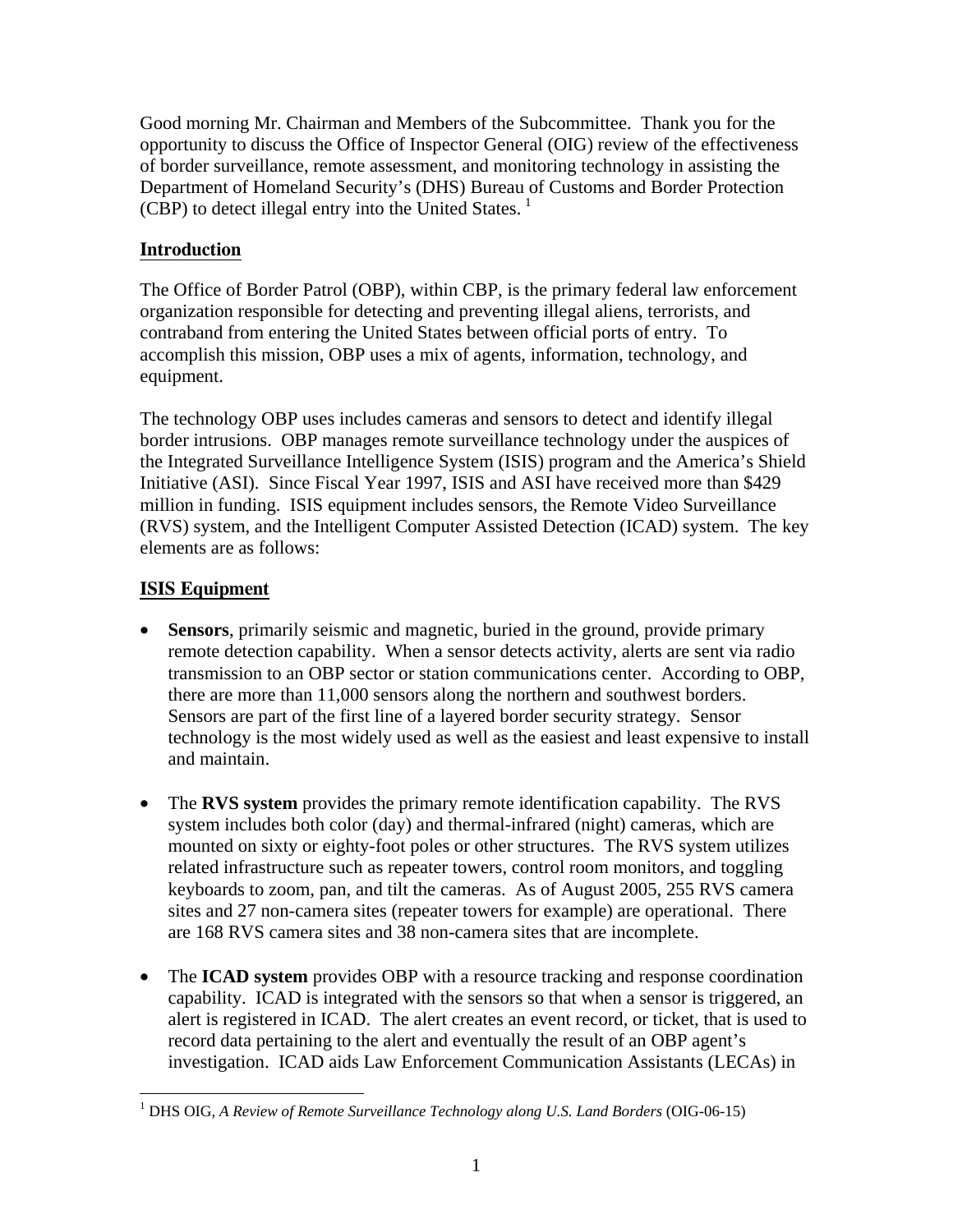tracking OBP agent activities and provides OBP with a means to generate activity reports.

### **Law Enforcement Communications Assistants (LECA)**

LECAs are primarily responsible for providing radio and dispatch support to OBP agents in the field. They are the coordination point between ISIS and the OBP agent. The LECAs monitor both RVS camera and ICAD terminals. Once they observe suspicious activity or receive a sensor alert notification through ICAD, they relay the appropriate information to OBP agents who will investigate and report on the incident. When the results of the OBP agent's investigation are received, the LECA closes the ICAD ticket.

## **Results of Review**

 $\overline{a}$ 

Several limitations of border surveillance, remote assessment and monitoring technology as well as significant delays and cost overruns in the procurement of the RVS system has impeded the success of ISIS.

## **ISIS Has Not Been Integrated**

Since its introduction, ISIS has had varying expectations. $2$  However, it is clear that sensors and RVS cameras were intended to work together, leveraging the detection capabilities of sensors with the visual identification capabilities of RVS cameras.

To date, ISIS components have not been integrated to the level predicted at the program's onset. RVS cameras and sensors are not linked whereby a sensor alert automatically activates a corresponding RVS camera to pan and tilt in the direction of the triggered sensor. However, even if ISIS was fully integrated, due to a limited number of operational RVS sites (255 nationwide), integration opportunities would be limited to the areas near these sites. $3$ 

The lack of automated integration undercuts the effectiveness and potential of ISIS. Since no automated integration exists between RVS cameras and sensors, the integration of information from these two sources becomes the responsibility of the LECAs. The LECA is required to select the appropriate RVS camera, manually maneuver the camera in the direction of the sensor, and then attempt to identify the cause of the sensor alert.

<span id="page-2-0"></span> $2$  ISIS was initiated while the Border Patrol was part of the Department of Justice's Immigration and Naturalization Service (INS). Within INS, the Office of Information Resources Management (OIRM) was the principal manager of the ISIS program. In April 2001, a memorandum of understanding was established between OIRM and Border Patrol that transferred the RVS system and sensor program to Border Patrol and left the ICAD component of ISIS with OIRM. In March 2003, when Border Patrol became a component of DHS, all ISIS elements transferred to the Border Patrol. All references to OBP refer to both current and legacy INS activities related to the ISIS program. 3

<span id="page-2-1"></span> $3$  According to OBP officials, the RVS system currently deployed provides approximately five percent border coverage given an average tower height of 70 feet and viewing range of 1.5 miles.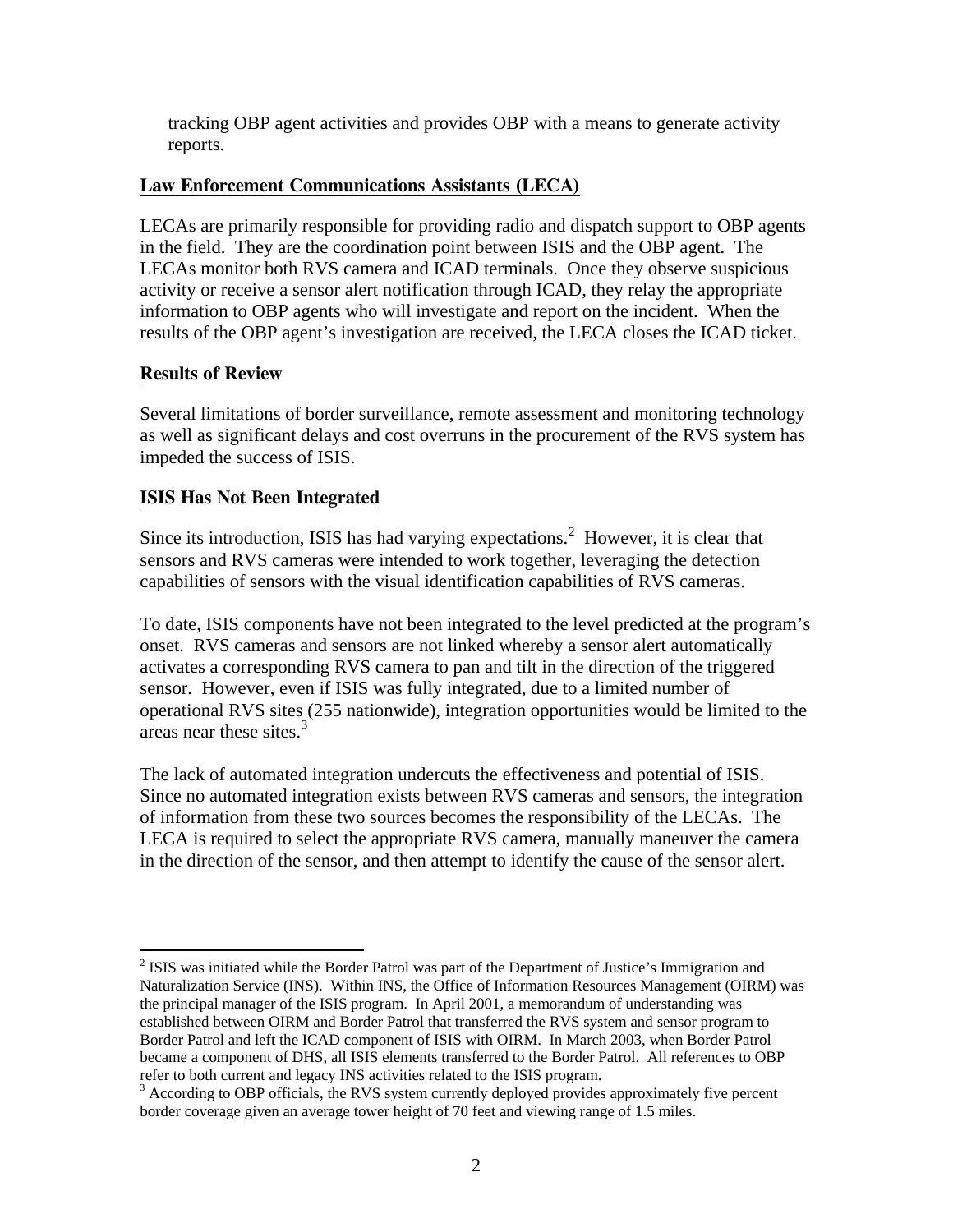## **OBP Could Not Demonstrate Force-Multiplication Advantages of Technology**

Senior CBP and OBP officials have made repeated statements in congressional testimony and program documents that ISIS is a force-multiplier. OBP officials asserted that ISIS has been successful in serving as a force-multiplier in that it frees the use of the limited number of OBP agents who would otherwise be needed to monitor the border. However, OBP has not developed performance measures to evaluate the effectiveness of ISIS and its role as a force multiplier.

OBP officials pointed out that to measure accurately the force-multiplication benefits of ISIS technology requires an accounting of the number of attempted illegal entries and the number of attempts that were successful. Since this information is not easily obtainable, OBP must consider other indicators to measure force-multiplication and response effectiveness.

## **ICAD Data is Incomplete and Unreliable for Measuring Force-Multiplication**

OBP officials acknowledged that ICAD data could be used to analyze forcemultiplication and response effectiveness. However, because of the numerous variables involved in cataloging information in ICAD, and because some OBP sectors are recording certain events in ICAD while other sectors are not, they also acknowledge that ICAD data would be of limited value and that conclusions drawn from this data would vary.

Several factors limit the accuracy of ICAD data, thereby limiting its usefulness for measuring force-multiplication benefits and response effectiveness. For example, LECAs may not always have time to advise an OBP agent of sensor alerts or camera observations. Similarly, OBP agents may not be available to respond. If there is a delay between the sensor alert or camera observation and when an OBP agent investigates the possible intrusion, the ticket may simply be cleared as "Unidentified," "Not Available," or "Unknown."

### **Few Apprehensions were Attributed to Sensor Alerts**

Using sample ICAD data, we determined that more than 90 percent of the responses to sensor alerts resulted in "false alarms," something other than illegal alien activity, such as local traffic, outbound traffic, a train, or animals. On the southwest border, only two percent of sensor alerts resulted in apprehensions, and on the northern border, less than one percent of sensor alerts resulted in apprehensions.

Therefore, despite claims that ISIS prevents OBP agents from having to respond to false alarms, our analysis indicates that OBP agents are spending many hours investigating legitimate activities because sensors cannot differentiate between illegal activity and legitimate events, and because there are too few operational RVS camera sites available for OBP personnel to evaluate the cause of an intrusion alert remotely.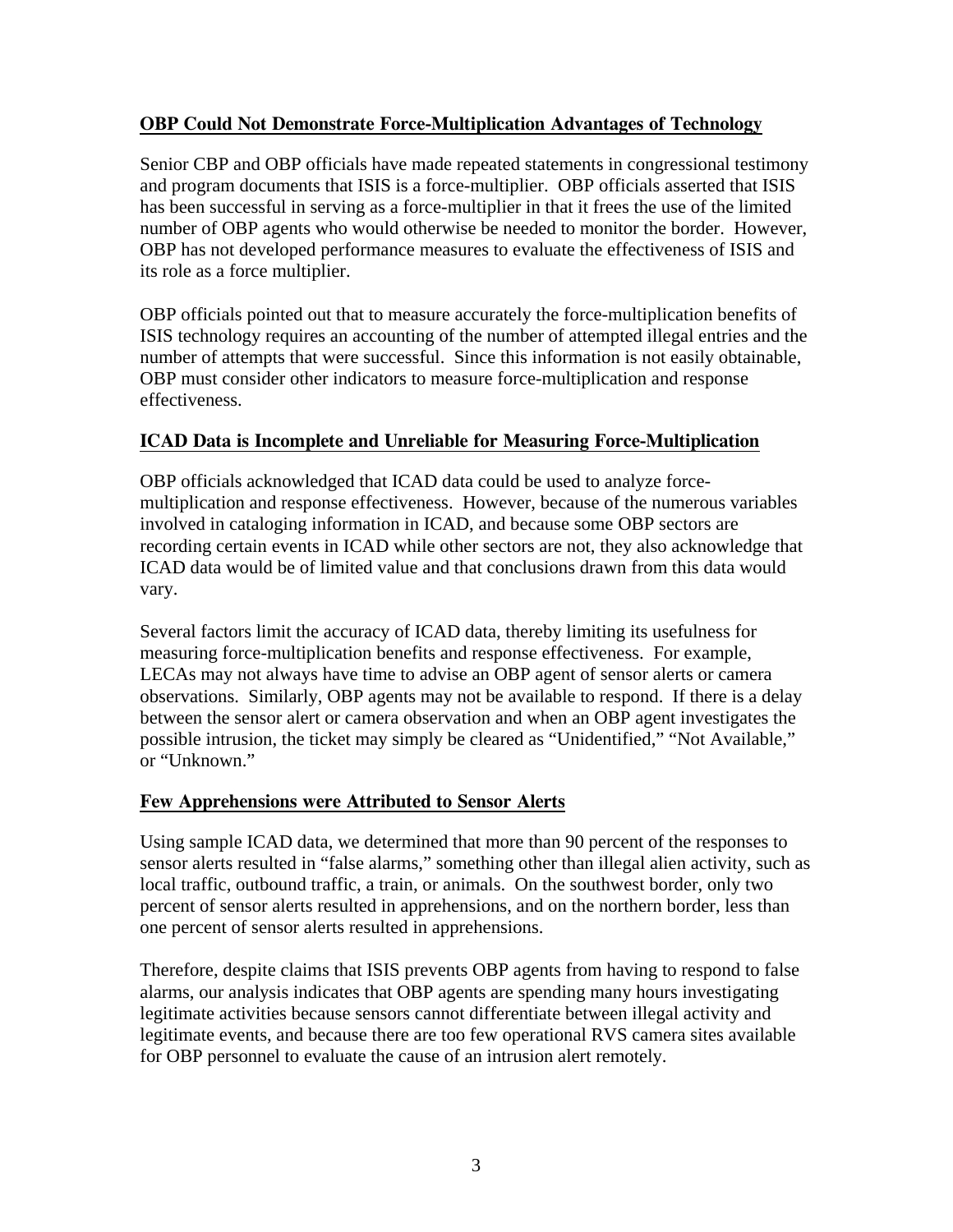#### **ISIS Procurement**

Over the life of ISIS different contracts, regulations, and agreements have affected the installation of the RVS sites, including, Federal Acquisition Regulations, General Services Administration (GSA) federal supply schedule contracts with various vendors, particularly the federal supply schedule contracts with International Microwave Corporation (IMC), and a Blanket Purchase Agreement (BPA).

In September 1998, the INS entered into an interagency agreement with GSA through a Memorandum of Understanding (MOU). According to the MOU, GSA would provide information processing services through task orders to private sector contractors, and GSA would provide the contracting officer and the contracting officer's technical representative.

In March 1999, IMC was awarded a contract to engineer, install, manage, and provide remote surveillance equipment and support to multiple sites throughout the United States.

Following the initial award to IMC, INS requested that GSA issue a BPA to IMC. INS cited cost savings as the greatest benefit of a BPA. Specifically, INS highlighted a unique teaming alliance that IMC had with five technology companies, which would result in favorable equipment discounts up to 16 percent below the GSA federal schedule price list.

Additionally, INS stated that IMC had emerged as the principal systems integrator and that approval of the BPA would help standardize the RVS equipment by eliminating the continual requests from the field for customization.

In November 2000, GSA issued a BPA to IMC for an estimated \$200 million in purchases to support all RVS requirements through September 30, 2004. Only ISIS technology and OBP agent support equipment and services could be ordered under this BPA.

### **OBP's Oversight of RVS Equipment Contract Activities was Ineffective**

Our review was of OBP's use of remote surveillance technology, including RVS equipment, and not an audit of its procurement practices. Nonetheless, while conducting our review, we encountered certain contract management issues that adversely affected the timely installation of RVS equipment.

To test the adequacy of contracting oversight, we reviewed procurement documents for a sample of seven RVS installation Technical Directives (TDs), six issued under the BPA and one issued prior to the BPA. Weak project management and contract oversight, exacerbated by frequent turnover of ISIS program managers, resulted in RVS camera sites not being completed, leaving large portions of the border without camera coverage.

In addition, completed work was not finished in a timely manner, and more than \$37 million in DHS funds remain unspent in GSA accounts.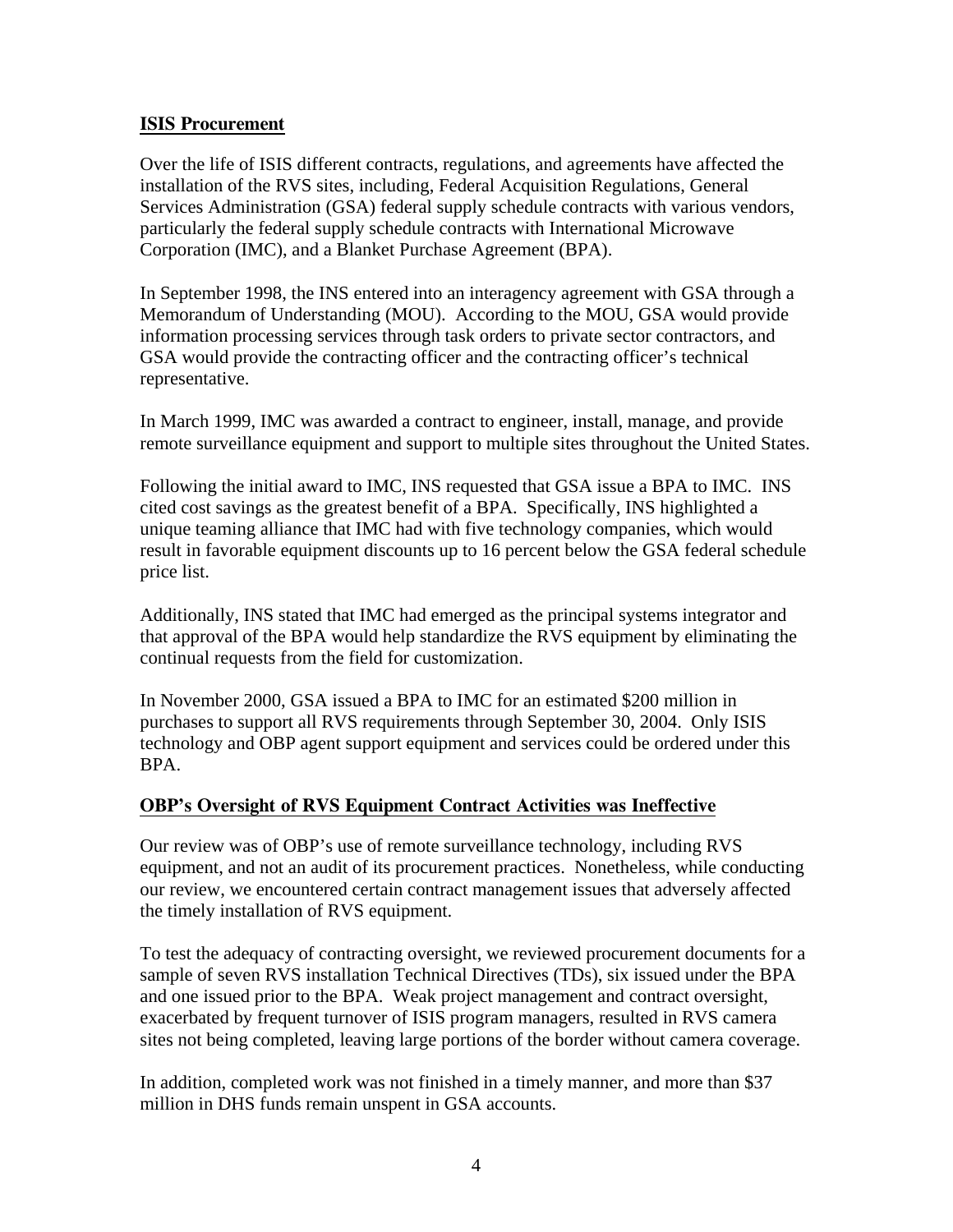### **OBP Certified Few Contractor Invoices Prior to Payment**

According to OBP and GSA records, most contractor invoices were paid without OBP certification. Procedurally, OBP should have certified correct and properly supported invoices, thereby accepting services, and returned the certifications to the contractor, who would forward the invoices and certifications to GSA for payment.

Currently, OBP is certifying invoices after the invoices have been paid. OBP hired Performance Management Consulting (PMC) to assist in verifying contractor invoices and closing TDs. As evidence that OBP certified invoices, OBP provided copies of email messages written primarily by PMC employees recommending payment of invoices submitted by the RVS contractor. PMC did recommend rejection of a few invoices. Most invoices were neither accepted nor rejected by OBP. In the six TDs in our sample, only seven invoices were recommended for payment in the certification emails, although according to GSA records, 65 invoices submitted by the contractor for these six TDs were paid in full. No invoices were rejected. However, the certification emails did include rejections of a few invoices for TDs that were not in our sample.

According to GSA, the GSA contracting officer's technical representative was supposed to ensure that OBP received and approved contractor invoices. GSA agreed that, in practice, there was confusion about the responsibilities of OBP and GSA and, as the project grew and became more complex, the potential for error and pressure to keep on schedule increased. Nonetheless, OBP was obligated to certify invoices, and there is minimal evidence that it fulfilled that obligation. This resulted in payment to the contractor for unverified goods and services.

### **OBP Made Some Efforts to Bring the Contractor into Compliance with the BPA**

OBP attempted to bring the contractor into compliance with the BPA. On September 9, 2003, the ISIS program manager wrote a detailed letter to the contractor outlining a litany of concerns regarding the contractor's performance. The letter cited inefficient financial tracking and cost control, inefficient inventory control, a failure to meet required deadlines and deliverable due dates, and a failure to notify the government of impediments to installations. The letter made several recommendations for remediation.

However, GSA complicated OBP's efforts. In October 2003, GSA concluded that BPA invoices could not be submitted for construction-related expenses. According to the MOU, funds for RVS installations were directed to the GSA "Information Technology (IT) Fund." On October 9, 2003, the GSA contracting officer wrote a letter to IMC instructing the company not to submit any invoices for non-IT related work. This letter also instructed the contractor to disregard OBP's letter of September 9, 2003. According to GSA's letter, the GSA contracting officer is the only authority who can provide contractual direction and OBP's letter was not legally binding. Despite this correspondence, GSA continued to pay invoices that the contractor submitted after this letter was sent. In essence, the letter from the GSA contracting officer was a stop work order. It does not appear that GSA coordinated this action with OBP.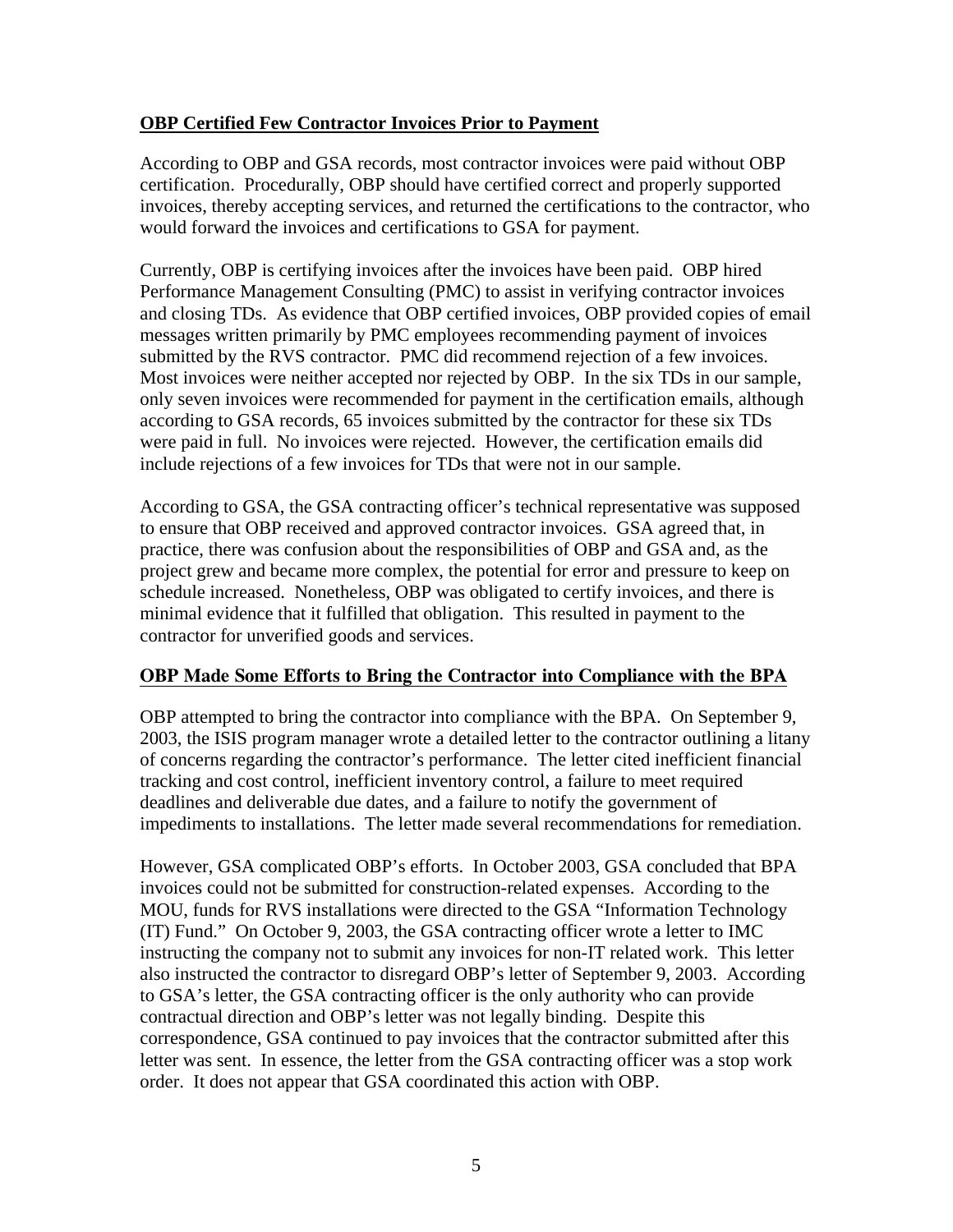#### **Challenges Exist in Expanding Surveillance Coverage**

Based on a review of RVS camera installation schedules and OBP records, these installations took, on average, 20 months to complete. The most time consuming aspect of installing RVS sites and associated infrastructure, involved site selection, securing land access, and performing environmental assessments. In some instances, these administrative activities took more than 12 months to accomplish. This requirement will continue to exist in completing future RVS camera sites, repeater tower sites, and supporting power infrastructure.

Much of this pre-construction activity was performed sequentially when some steps could have been performed concurrently. For example, U.S. Army Corps of Engineers personnel could have performed informal consultation with state, tribal, and federal regulatory agencies and provided a preliminary assessment as to whether a potential environmental consideration might exist as part of the site selection process, while other contract activities – such as preparing, reviewing, and approving the contractor's technical and cost proposals, validating selected sites, and preparing property access agreements – were in progress.

To meet the ambitious goals of ASI, a significant number of additional surveillance structures and supporting infrastructure will likely be required. Once land access is obtained, environmental assessments will need to be performed for all sites being considered for RVS camera, repeater tower, and supporting power infrastructure installations. Federal legislation such as the National Environmental Policy Act requires that federal agencies analyze the proposed federal actions that could significantly affect the environmental quality, including a detailed analysis of alternatives to the proposed action. Depending on the level of environmental evaluation and coordination required, some of these activities could take months to complete.

If OBP successfully obtains land access and favorable subsequent environmental assessments, resistance to the installation of ISIS equipment from special interest groups, privacy advocacy groups, private landowners, tribal governments, and other concerned citizens may further complicate or delay the installation of camera sites or force OBP to pursue alternate locations.

Some sectors have been successful in getting permission from other governmental, as well as non-governmental sources, to either access video feeds from non-OBP cameras or to install RVS cameras on non-OBP infrastructure. This strategy cannot be used in all locations where cameras are needed, but if access to property that meets strategic or tactical objectives can be secured, this approach would accelerate the process of establishing surveillance coverage.

Another limitation to current surveillance coverage is that once installed, RVS camera sites cannot be easily moved to respond to changes in the traffic patterns of illegal aliens. During our field visits, OBP demonstrated mobile surveillance technology or "scope trucks," which are available in some sectors. Mobile surveillance technology will eliminate the need to lease property or perform costly and time-consuming environmental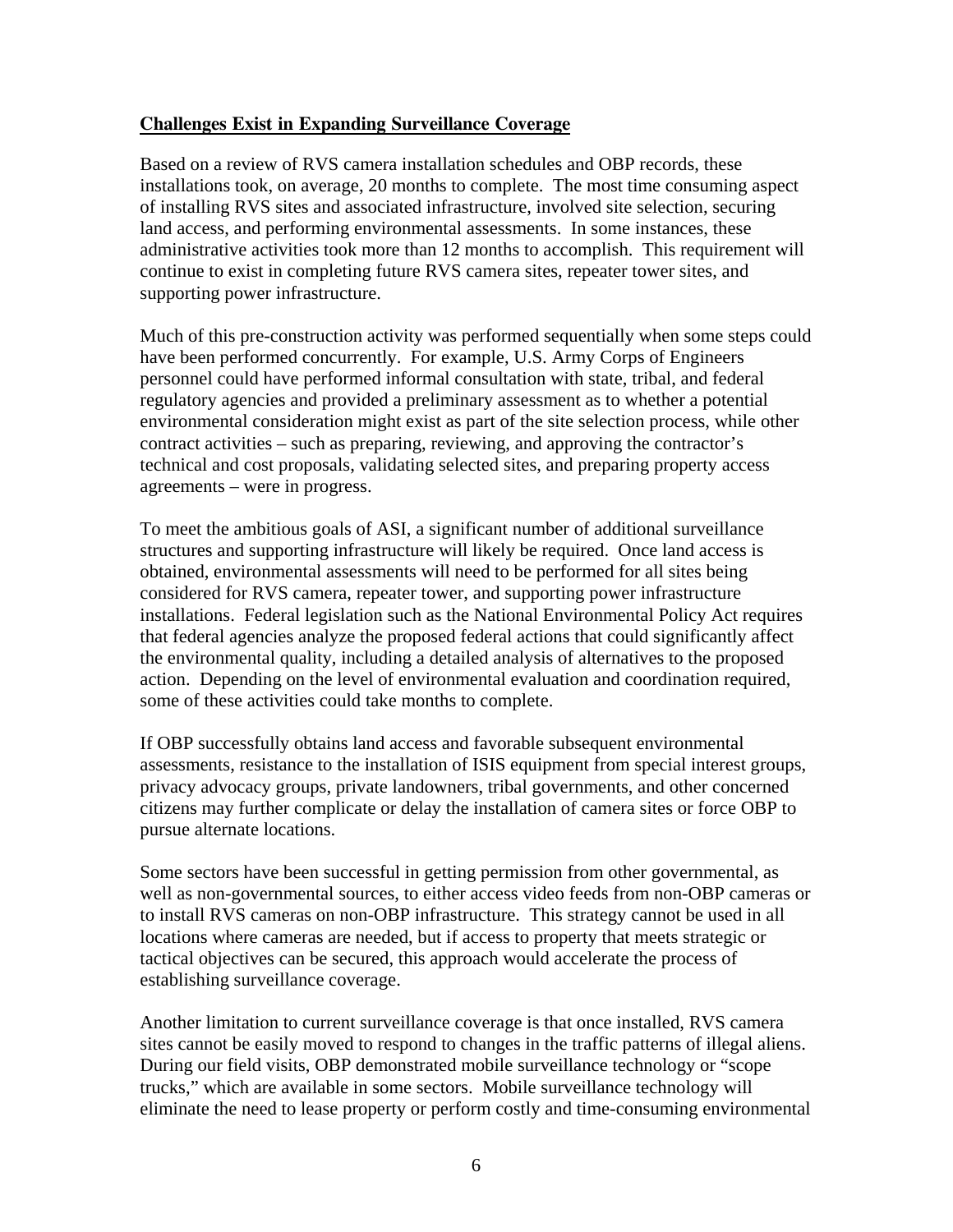assessments. Also, this technology could allow OBP to move remote surveillance platforms to different locations in response to changing traffic patterns of illegal aliens.

## **Unmanned Aerial Vehicles for Border Security**

OBP's use of Unmanned Aerial Vehicles (UAVs) along a portion of the southwest border is one positive step toward using mobile technology. Nevertheless, challenges remain in expanding the use of UAVs, as well. While the UAVs that were tested are able to stay airborne for up to 20 hours, which surpasses any current capability of aircraft in OBP's fleet, there are significant limitations to the UAV system. Weather conditions can impact the operational capabilities of UAVs. Dense cloud cover limits the visual acuity of some sensor and camera packages. Also, icing conditions and thunderstorms cause difficulty for UAV flights.

UAVs remain very costly to operate and require a significant amount of logistical support as well as specialized operator and maintenance training. Operating one UAV requires a crew of up to 20 support personnel. OBP officials mentioned that the cost to operate a UAV is more than double the cost of manned aircraft, and that the use of UAVs has resulted in fewer seizures. However, the fact remains that UAVs can stay on station for an extended period of time, which is a distinct advantage over manned air support. According to OBP, the Hermes UAV costs \$1,351 per flight hour and the Hunter costs \$923. Those figures included acquisition costs, operations and maintenance costs, and the salaries and benefits of the pilots, payload operators, and mechanics. Flight hour costs were based on leasing the tested UAVs as opposed to a purchase, which OBP says would be less expensive.

### **Recommendations**

We recommended that CBP (1) maximize integration opportunities and ensure that future remote surveillance technology investments and upgrades can be integrated; (2) standardize the process for collecting, cataloging, processing, and reporting intrusion and response data; (3) develop and apply performance measures to evaluate whether current and future technology solutions are providing force-multiplication benefits and increasing response effectiveness; (4) continue to work with GSA to resolve contract related claims, financially reconcile funding provided to GSA, and obtain the return of the unused funds to DHS; (5) develop strategies to streamline the site selection, site validation, and environmental assessment process to minimize delays of installing surveillance technology infrastructure; (6) expand the shared use of existing private and governmental structures to install remote surveillance technology infrastructure where possible; and (7) continue to identify and deploy the use of non-permanent or mobile surveillance platforms.

In its response, CBP concurred with all seven of our recommendations. However, we regarded five of their responses insufficient to resolve our recommendations, and we have requested that CBP provide additional information in those instances.